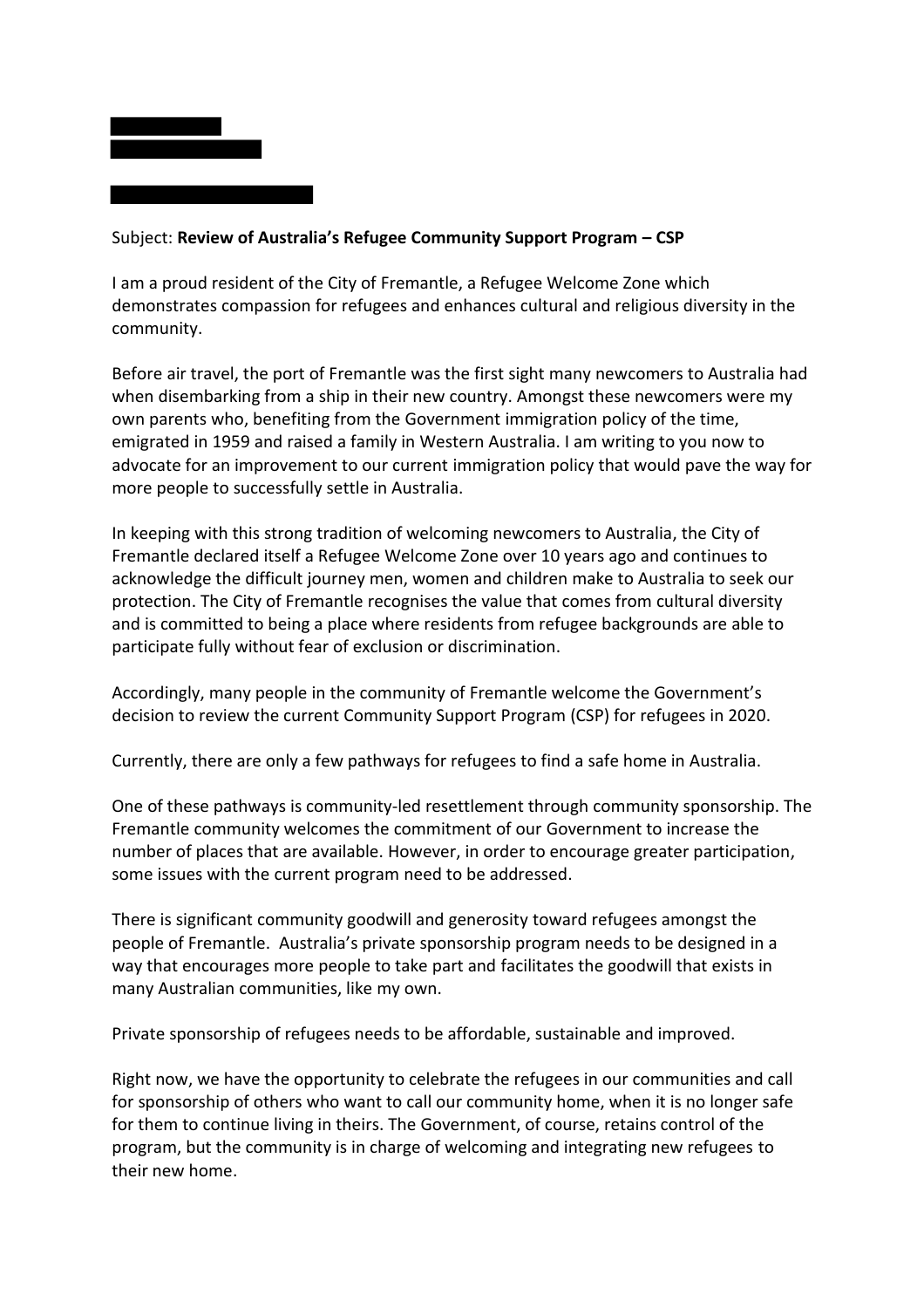Our new neighbours are asking for our help. As a generous country, we can and should do more. As the Convenor of the Amnesty International Action Group in Fremantle, I regularly encounter individuals and organisations who are ready and willing to participate in an improved CSP.

On behalf of the individuals and community organisations I am engaged with, many of whom have contributed to this submission, I call on our Government to build a more generous and more accessible refugee CSP which:

- 1. Does not take places from others in need
- 2. Provides appropriate support and services
- 3. Is affordable and sustainable
- 4. Allows community, family and businesses to act as sponsors
- 5. Creates more places for people in need of protection to integrate and settle in Australia

I regularly witness many individuals and organisations in the Fremantle community working together to support refugees. One of my roles as the Convenor of the Fremantle Amnesty International Action Group is to manage the local Pantry Donation Project for the Centre for Refugees, Asylum Seekers and Detainees (CARAD). CARAD is an independent, community-based organisation providing essential welfare and advocacy support to asylum seekers, refugees and detainees in Western Australia.

In Fremantle, we collect thousands of dollars of groceries every month for the CARAD pantry. Our donation partners are many and varied, and include retirees from the Glyde-In Community Centre who, in addition to a generous amount of bought groceries, also donate homemade jams and chutneys; eager pupils from a pre-primary class at a local school; and many individuals who are happy to buy a few extra items when doing their weekly shop to donate to CARAD. We are well supported by our local politicians, Josh Wilson MP and Simone McGurk MLA, who kindly make their offices available as drop off points. The collective sum of these individual contributions makes a significant difference to many. The way in which the Pantry Donation Project is embraced by the Fremantle community is testament to how willing people would be to participate in an improved CSP.

*"There is no question about the support around Australia for an expanded communitysponsored humanitarian migrant program - and that is certainly the case in Fremantle. I know from my engagement with outward-looking religious, multicultural, and humanitarian support organisations (like CARAD) that Australians are ready to welcome and sustain new migrants who are fleeing conflict and persecution. It's an expression of our values, and it has been shown to be the basis of a caring and well-connected approach to integrating new Australians."*

# **Josh Wilson MP, Federal Labor Member for Fremantle**

CARAD provides a range of services to their asylum seeker, refugee and detainee clients. All of their programs are designed to provide holistic support to clients,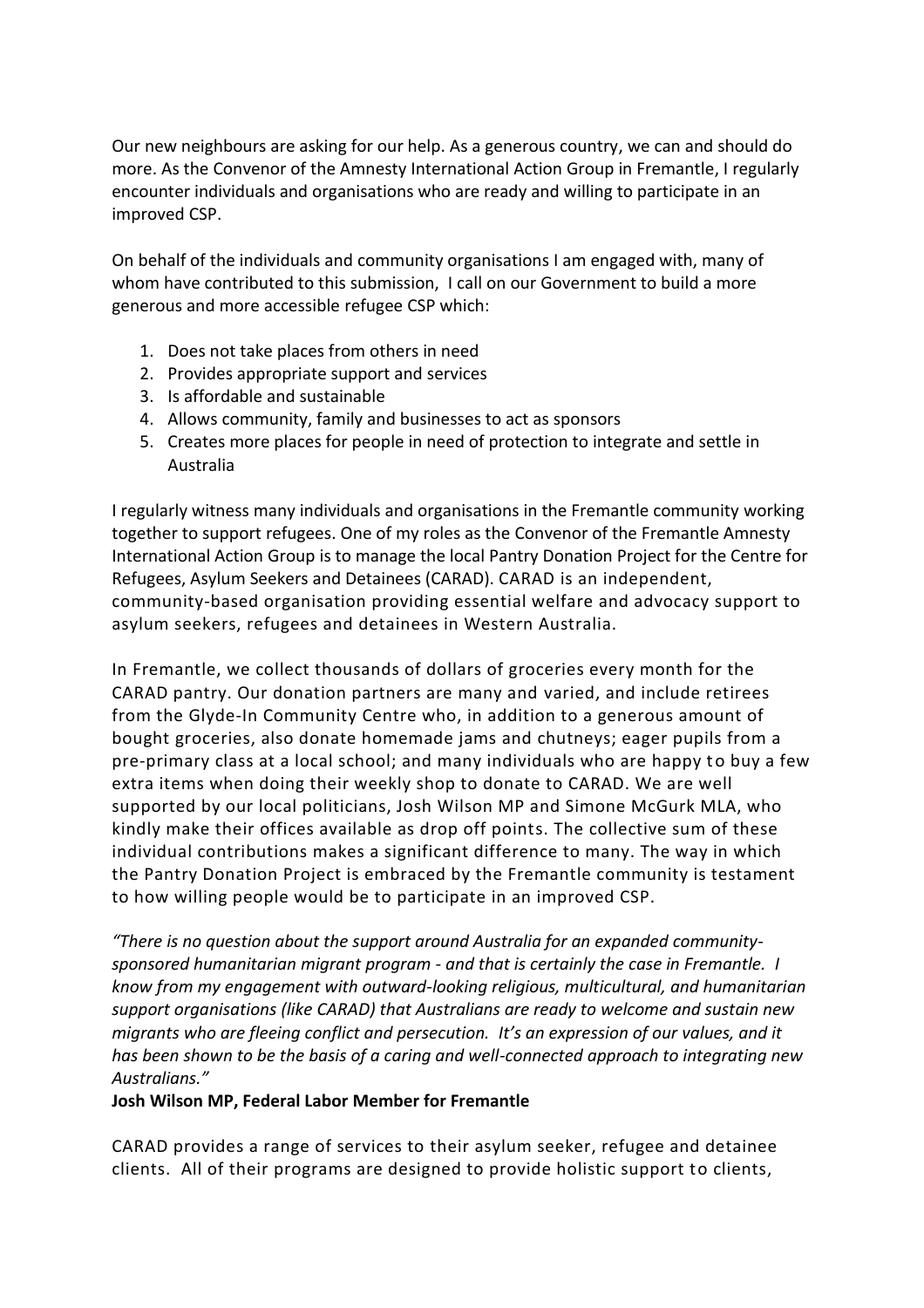they are tailored to meet their needs and include services such as emergency relief, food security and advocacy.

*"CARAD has always assisted refugees and people seeking asylum in our community and we would ensure that this support is offered to those who resettle in Australia via an expanded Community Sponsorship Program."*

**Esther Deng, Client Services Manager, CARAD**

When seeking input for this submission from the many community groups I interact with in Fremantle, the first response I received was from Todd Shimmon, the CEO of the East Fremantle Football Club (EFFC). The EFFC recognises the unifying power of sport and the ability of community sports clubs to share Australian culture and values whilst promoting personal wellbeing and social connectedness. This is evident in their core values, one of which is *Inclusion*.

*"The East Fremantle Football Club is a community-oriented sports club with a vision that includes being recognised for inclusion, innovation and excellence. One of our core values is Inclusion. We welcome people of all ages, abilities and cultures into our club, and if there was an expanded Community Sponsorship Program, we would welcome the opportunity to contribute to the resettlement of refugees by offering them ways to engage with our club and become a part of our community."*

**Todd Shimmon, CEO East Fremantle Football Club**

I am a member of the WA Refugee and People Seeking Asylum Network (WARPSAN), along with representatives from Curtin University's Centre for Human Rights Education (the CHRE). The advocacy role of WARPSAN is in part informed by the CHRE's leading ethical scholarship and advocacy for human rights. If given an opportunity, the CHRE would provide an invaluable contribution to the successful resettlement of refugees.

*"Curtin University's Centre for Human Rights Education would be very willing to volunteer to help resettle refugees living in Perth, and offer our social support and assistance to any who wish to study at our university. Improving the Community Sponsorship Programme will provide Australia with the means to welcome more humanitarian entrants and also ensure there is greater community support to assist them to settle well when they arrive."* **Associate Professor Caroline Fleay, Centre for Human Rights Education, Curtin University**

The Fremantle community is also well served by many faith groups who have an integral role in the protection of human rights within Australian society. They demonstrate community leadership through programs that welcome new residents, and play a vital part in educating the community about the mutual benefits that result from living in a neighbourhood rich in diversity and acceptance.

As a member of the Uniting Church WA Social Justice Commission I am part of a team working toward reconciliation, justice and peace. The Social Justice Commission does this in practical ways by identifying issues, undertaking research, conducting advocacy, developing resources, organising events and promoting awareness, to ultimately seek change for the people who need it.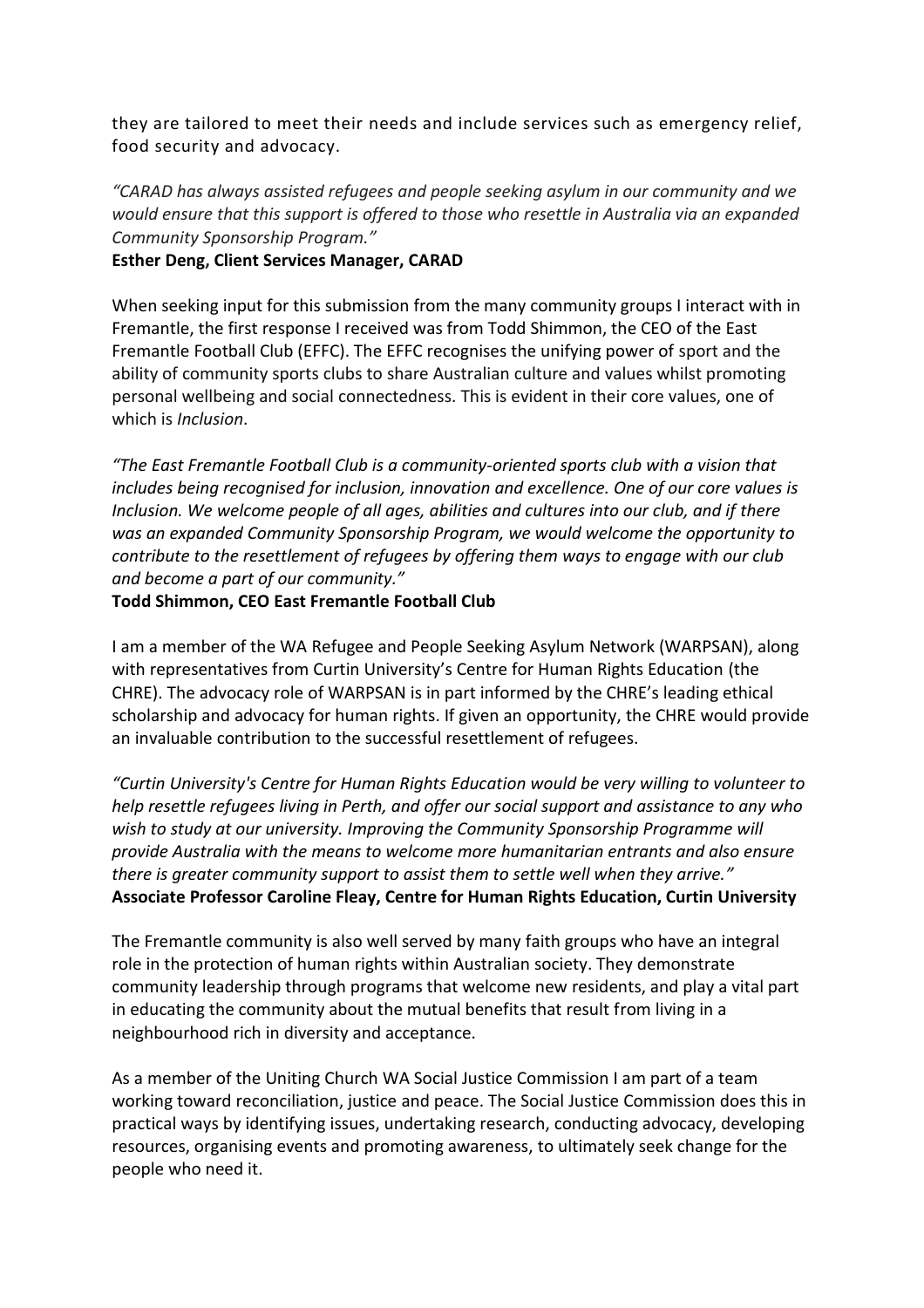*"The Uniting Church WA has formally called for a new Community Refugee Sponsorship model that is accessible and engages a whole-of-community approach. Practical support for people in need and concern for the welfare of refugees have long been a priority of the Uniting Church and we have congregations and networks willing to be involved in supporting refugees through a revised sponsorship program."*

**Geoffrey Bice, Social Justice Consultant, Uniting Church Western Australia**

I am one of many volunteers who works with community sector agencies at the Asylum Seeker Hub on a weekly basis. The Asylum Seeker Hub, organised by Riverview Community Services and held every Tuesday, provides an easy access point for people seeking refuge to receive information and services from a wide range of community sector agencies related to their legal, psychological, welfare and social needs.

*"We could support the improved sponsorship pathway by providing a welcoming environment where newly arrived refugees can receive critical employment support services, emergency relief and referrals for migrant support services including pro bono legal services."*

### **Teresa Lee, Program Manager, Riverview Community Services**

As a Welcoming Careers volunteer at the Asylum Seeker Hub I see, every week, the real impact these services have on newly arrived refugees. An improved CSP would enable volunteers like me to further assist people to successfully settle in Australia.

*"Through a wider community approach to refugee resettlement, Welcoming Careers volunteers could assist our new neighbours to find meaningful work in their new community and build their individual capacity to lead successful lives amongst us."* **Kate Leaney, Campaigns and Communications Manager, Welcoming Australia**

There are many groups in the Fremantle community who would be well placed to share information about an improved CSP at a local level, encouraging community led, neighbourhood driven outcomes. One of these groups is the Refugee Rights Action Network (RRAN). RRAN is a grassroots activist and advocacy group committed to many public activities including community outreach, media campaigns and exhibitions.

*"Fremantle Refugee Rights Action Network advocates for the rights of asylum seekers and refugees. For a number of years we have held local and online events aimed at welcoming refugees, and increasing community awareness of refugee issues. We support and would actively engage with an expanded and improved community settlement program -- one which could be much more accessible financially, and over and above existing humanitarian visa quotas."*

#### **Janet Parker and Leonie Lundy, Fremantle Refugee Rights Action Network**

Members of the Fremantle Amnesty International Action Group are also ready to offer support in spreading the word through their friendship, family and professional networks about an improved CSP, as well as providing practical support for refugees finding their feet in our neighbourhood.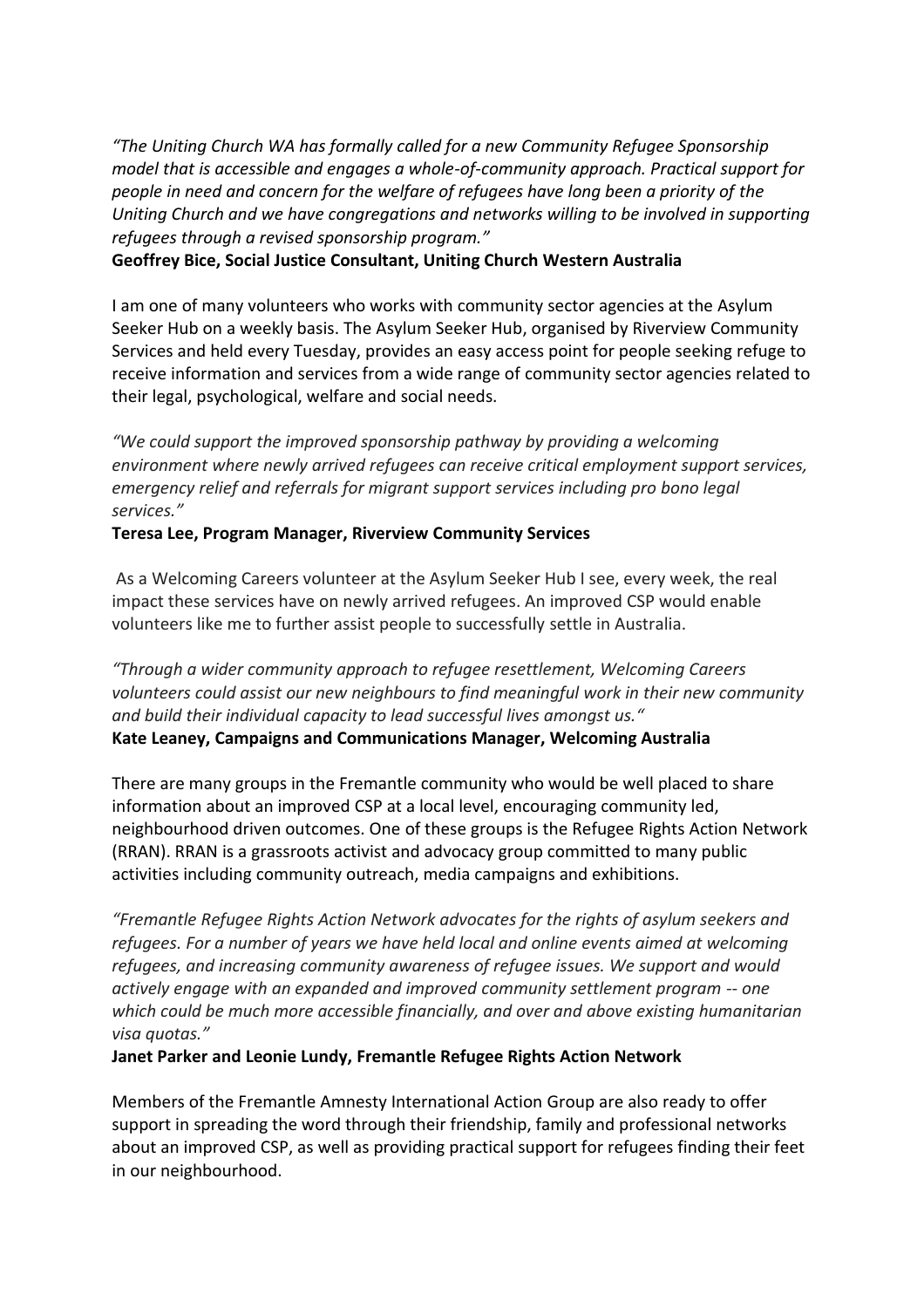*"If there was an expanded and improved community sponsorship programme, my family would be willing to consider raising resources, such as clothing and food, to support our new neighbours in our community. We would also welcome the opportunity to contribute to the resettlement of our new neighbours by engaging with them personally; introducing them to our friends; and helping them to build their capacity to lead successful lives amongst us."* **Christa Kaltunbrunn-Long, Fremantle Amnesty International Action Group**

*"I am an individual proud to be living in Hamilton Hill, near the 'Refugee Welcome Zone' of Fremantle. I am a progressive, compassionate person and part of a growing movement leading the way in Australia playing its rightful role as a welcoming place for people who need refuge.*

*An expanded and improved CSP is hope - it's new neighbours and friends for our towns and cities and more people rebuilding their lives somewhere welcoming.*

*As part of an expanded and improved program, I would embrace the opportunity to contribute to the resettlement of our new neighbours by offering financial assistance, and support with basic necessities - such as food and hygiene products.*

*As a librarian I would also be happy to introduce newly arrived refugees to all the libraries' free facilities and services. These include borrowing books and many other items, computer/internet access and sessions for learning English."*

**Helen O'Brien, Fremantle Amnesty International Action Group**

In addition to the support we receive at a local level from Amnesty International Australia, the Fremantle Amnesty International Action Group is part of a greater network of likeminded individuals. As members of this respected, global organisation our capacity to mobilise into action changes to the CSP is real and significant.

*"An improved community sponsorship program would be supported by our local action groups and our wider community of supporters, who have continually advocated for a more accessible resettlement program for refugees in addition to our humanitarian intake. Promotion of the success of the newly improved program and initiatives would be shared through our community by local groups, and on our national platforms and encourage our supporters to engage with the program and support newly arrived refugees."* **Leonie Alexander, WA President, Amnesty International**

In Fremantle, there is a large network of people whose attitude is one of readiness and willingness, and who have great capacity to support an improved CSP. For the purposes of this submission, I have selected the quotes below to provide some insight into the ability of the people of Fremantle to support a better pathway for refugees.

*"I migrated to Australia 12 years ago and Fremantle has been my home ever since. I was welcomed into this community with open arms from the moment I arrived and I know the heart of this place to be one that is built on that spirit of welcome. I know that Australia has that same spirit woven into it and we can and we must do more to open pathways for*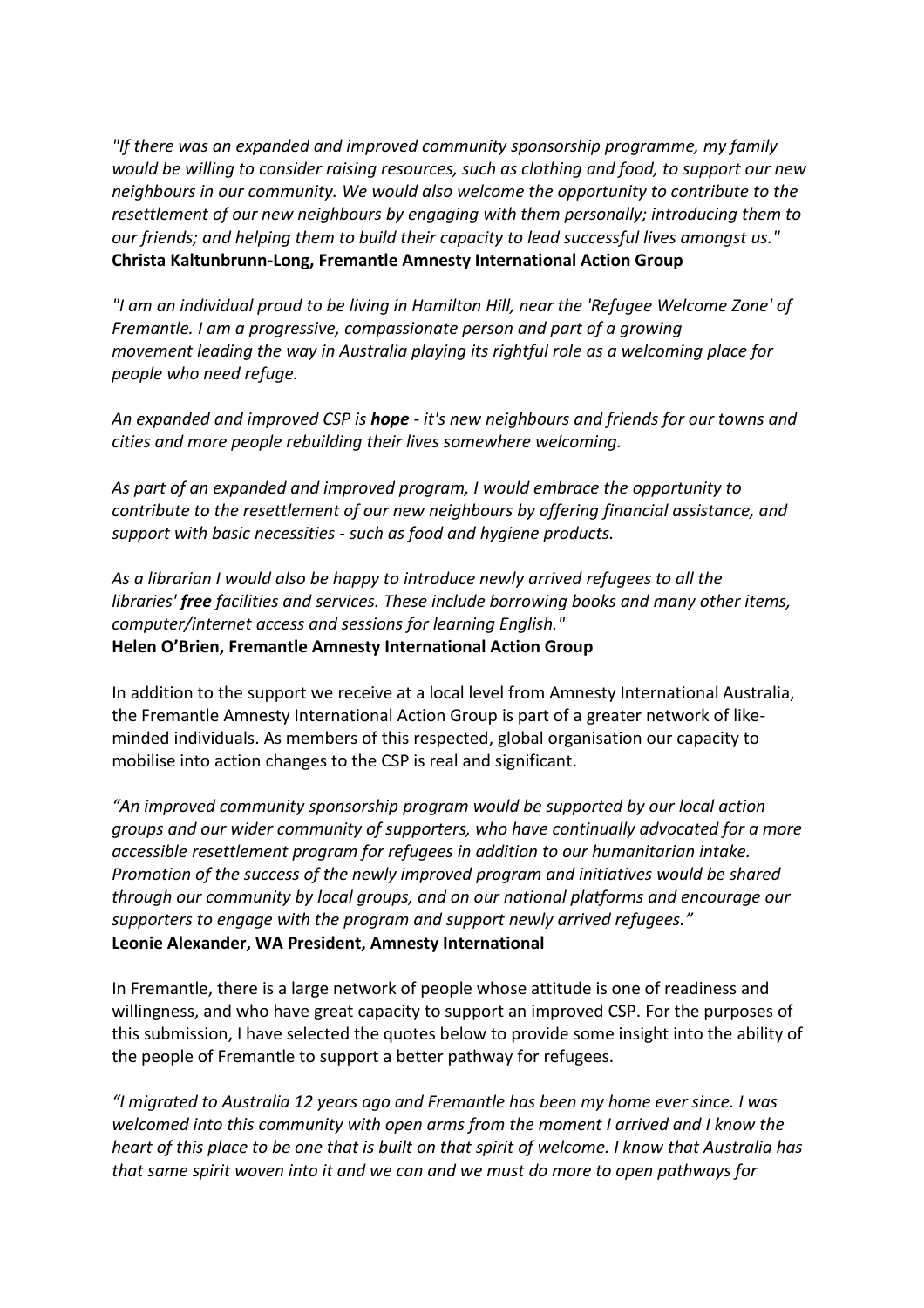*refugees. We have to expand the current humanitarian intake and we have to expand and improve the current community sponsorship program as a key pathway. Fremantle has the room in its collective heart to welcome more people to join our beautiful community and I am personally able to offer accommodation in my home to support the success of an expanded and improved program."*

## **Sarah Gooderham, Fremantle WA**

*"As a citizen of Australia, an Australia built on immigration, I would welcome a better solution to the way we both view and treat refugees. Our society is richer for its diverse culture and the humane treatment of our fellow humans. Not only this but our economy would benefit greatly from an increased intake, instead of needlessly wasting money on these vulnerable peoples mistreatment they could be supported to become a valuable part of our community. I would be happy to support an expanded and improved community sponsorship program and would have no hesitation in supporting and housing these vulnerable individuals."*

## **Lloyd Groves, Fremantle WA**

*"It is great to hear that there is talk of an improved community sponsorship programme for refugees to Australia. I am a Fremantle local and have worked with asylum seekers and refugees for almost twenty years. I have seen first-hand the contribution that they make to Australia if given a chance. I have also seen their resilience and their desire to make a positive difference in their new country. I would be really happy to offer new arrivals both friendship and support and help them integrate into the community. I also know many people in the Freo community who would love to do something positive for refugees. When this new sponsorship programme comes to pass, I am sure they will be as happy to help as I am."*

### **Anne Pederson, Fremantle WA**

These values are reflected in many instances by individuals who are eager to support positive integration outcomes by utilising their own skills and resources. This is evidenced by the following account from Betty McGeever, who lives in a neighbouring suburb.

*"I support the Community Refugee Sponsorship Initiative, and if it should ever come to be, would be willing to help in any way I can, with funding or with friendship. Personally I would prefer to help those who came to Australia seeking protection, to support them to find a home in my country, with a pathway to permanency. I am very familiar with the success of the Canadian Resettlement Scheme, which for forty years has settled over 300,000 asylum seekers and refugees with initial support from goodhearted Canadians and the opportunity to become citizens after seven years. This is on top of the Government's humanitarian intake.*

*My offer of support is a considered one, based largely on two experiences, both of which demonstrate that Australians are ready and willing for such a program. In 2013, when many asylum seekers arrived through Christmas Island, Red Cross was desperate for accommodation for them. I offered the other half of my home and a young man moved in. Now a SHEV holder he is still there, and I know I have made a difference to his life. The friendship of me and my neighbours got him through some very hard times,*